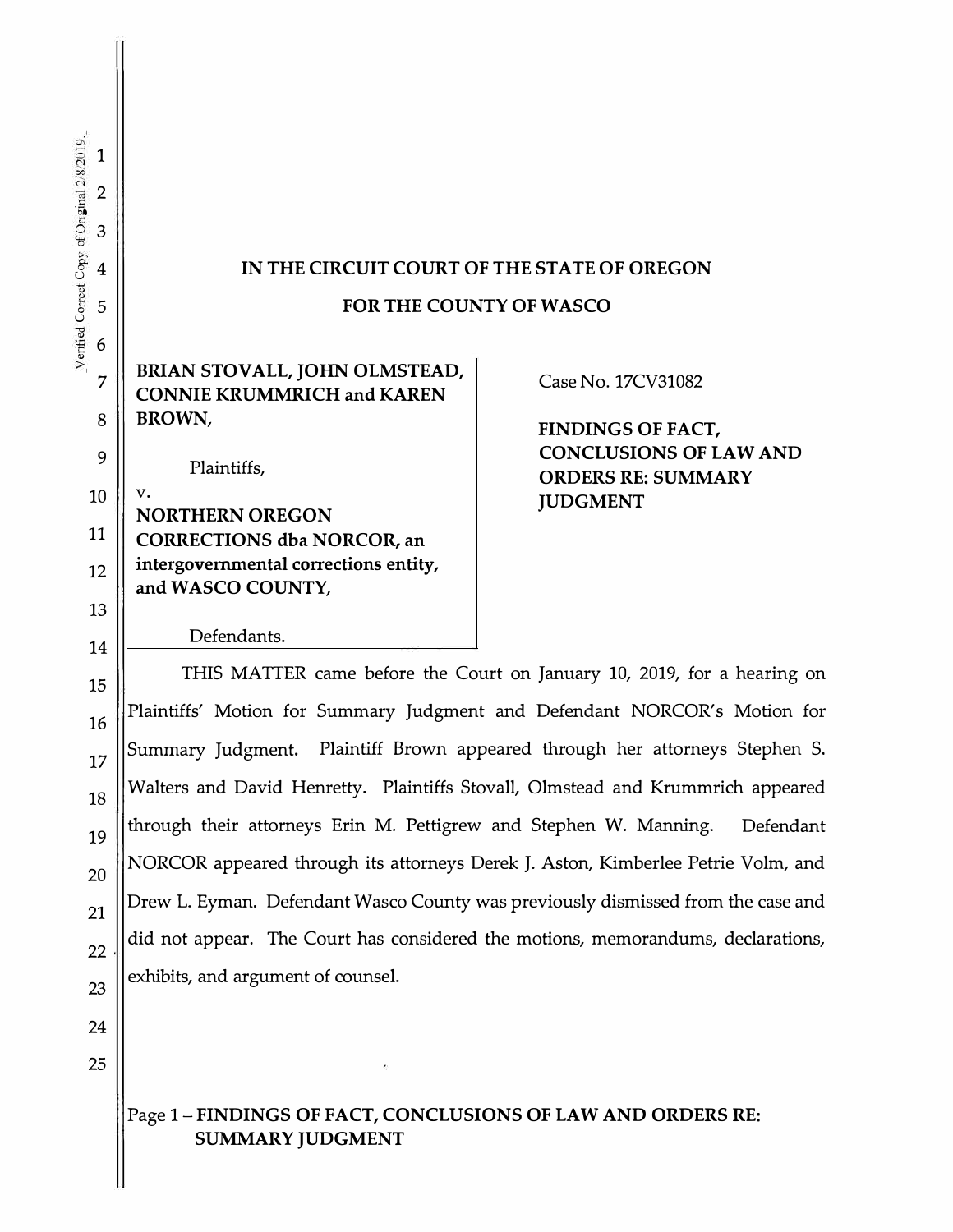| $\mathbf{1}$                                    | <b>FINDINGS OF FACT</b>                                                                 |
|-------------------------------------------------|-----------------------------------------------------------------------------------------|
| $\mathbf{2}$                                    | The Court finds as follows:                                                             |
| $\mathfrak 3$                                   | Plaintiff Brown owns real property in Wasco County, Oregon, and has<br>1.               |
| 4                                               | paid and continues to pay property taxes to Wasco County.                               |
| Verified Correct Copy of Original 2/8/2019<br>5 | Plaintiff Stovall owns real property in Wasco County, Oregon, and has<br>2.             |
| 6                                               | paid and continues to pay property taxes to Wasco County.                               |
| 7                                               | 3.<br>Plaintiff Olmstead owns real property in Wasco County, Oregon, and has            |
| 8                                               | paid and continues to pay property taxes to Wasco County.                               |
| 9                                               | 4.<br>Plaintiff Krummrich owns real property in Wasco County, Oregon, and               |
| 10                                              | has paid and continues to pay property taxes to Wasco County.                           |
| 11                                              | 5.<br>NORCOR is a regional jail located in The Dalles, Oregon, and was                  |
| 12                                              | organized pursuant to ORS 190.265 and ORS 169.630.                                      |
| 13                                              | NORCOR provides jail services for Wasco, Hood River, Sherman, and<br>6.                 |
| 14                                              | Gilliam Counties pursuant to ORS 169.610 et seq.                                        |
| 15                                              | NORCOR also houses inmates for other law enforcement agencies,<br>7.                    |
| 16                                              | including United States Immigration and Custom Enforcement ("ICE"), pursuant to         |
| 17                                              | contractual agreements, such as the Intergovernmental Service Agreement ("IGSA") at     |
| 18                                              | issue in this case.                                                                     |
| 19                                              | 8.<br>NORCOR's custodial personnel serve and are sworn as Wasco County                  |
| 20                                              | Sheriff's Corrections Deputies.                                                         |
| 21                                              | 9.<br>NORCOR personnel consider the County Sheriffs to be their "bosses."               |
| 22                                              | 10.<br>NORCOR's corrections deputies' duties are limited to corrections tasks.          |
| 23                                              | 11.<br>Construction of NORCOR was financed by a General Obligation Bond                 |
| 24                                              | that was retired using property tax assessments paid by taxpayers of Wasco, Hood        |
| 25                                              | River, Sherman, and Gilliam Counties.                                                   |
|                                                 | Page 2 - FINDINGS OF FACT, CONCLUSIONS OF LAW AND ORDERS RE:<br><b>SUMMARY JUDGMENT</b> |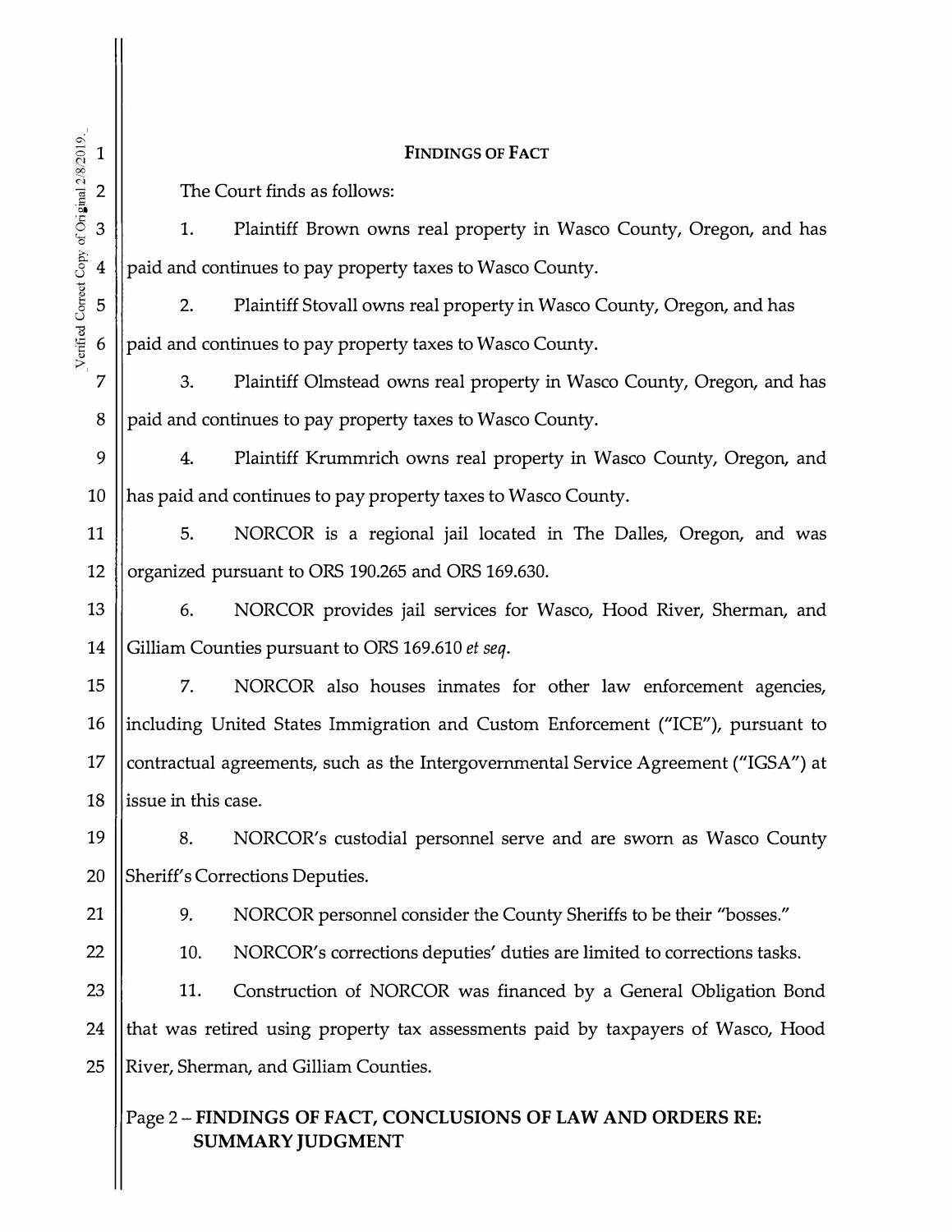12. More than half of NORCOR's operating expenses, including costs of  $\overline{2}$ personnel, services, and equipment, have been and continue to be funded by property tax payments from tax payers of Wasco, Hood River, Sherman, and Gilliam Counties. 3 13. NORCOR generates additional revenue to remain operational from its  $\overline{4}$ 

 $\frac{1}{2}$  | contracts with other law enforcement agencies.

14. NORCOR also generates additional revenue by renting a warehouse that 6  $7$  || is not needed for its own purposes.

8 15. NORCOR has not attempted to calculate the marginal cost of incarcerating 9 ||inmates from any single jurisdiction, whether of its member counties or inmates it holds  $10$  | on contracts.

11

12

16. NORCOR has calculated a daily per inmate cost of \$97.00 per day.

17. NORCOR receives \$80.00 per day for inmates held under the IGSA.

13 18. In 1999, NORCOR first contracted with federal authorities to hold persons 14  $\parallel$  charged with violating federal immigration laws.

15 || 19. In November of 2014, NORCOR entered the current IGSA with the United 16 || States Marshal's Service ("USMS").

17 || 20. Six months later, ICE was added as an "authorized agency user" of the  $18$  | IGSA.

19 21. Under the IGSA, NORCOR agreed to "accept and provide for secure 20  $\parallel$  custody, safekeeping, housing, subsistence and care of Federal detainees," including 21  $\parallel$  individuals who are awaiting a hearing on their immigration status or deportation.

22  $\parallel$  22. NORCOR is also obligated to provide armed, qualified law enforcement 23  $\parallel$  or correctional personnel to guard IGSA inmates who need outside medical care.

24  $\parallel$  23. When inmates are held under the IGSA by NORCOR, they are held solely 25  $\parallel$  for alleged violations of immigration law.

# Page 3 - **FINDINGS OF FACT, CONCLUSIONS OF LAW AND ORDERS RE: SUMMARY JUDGMENT**

 $\mathbf{1}$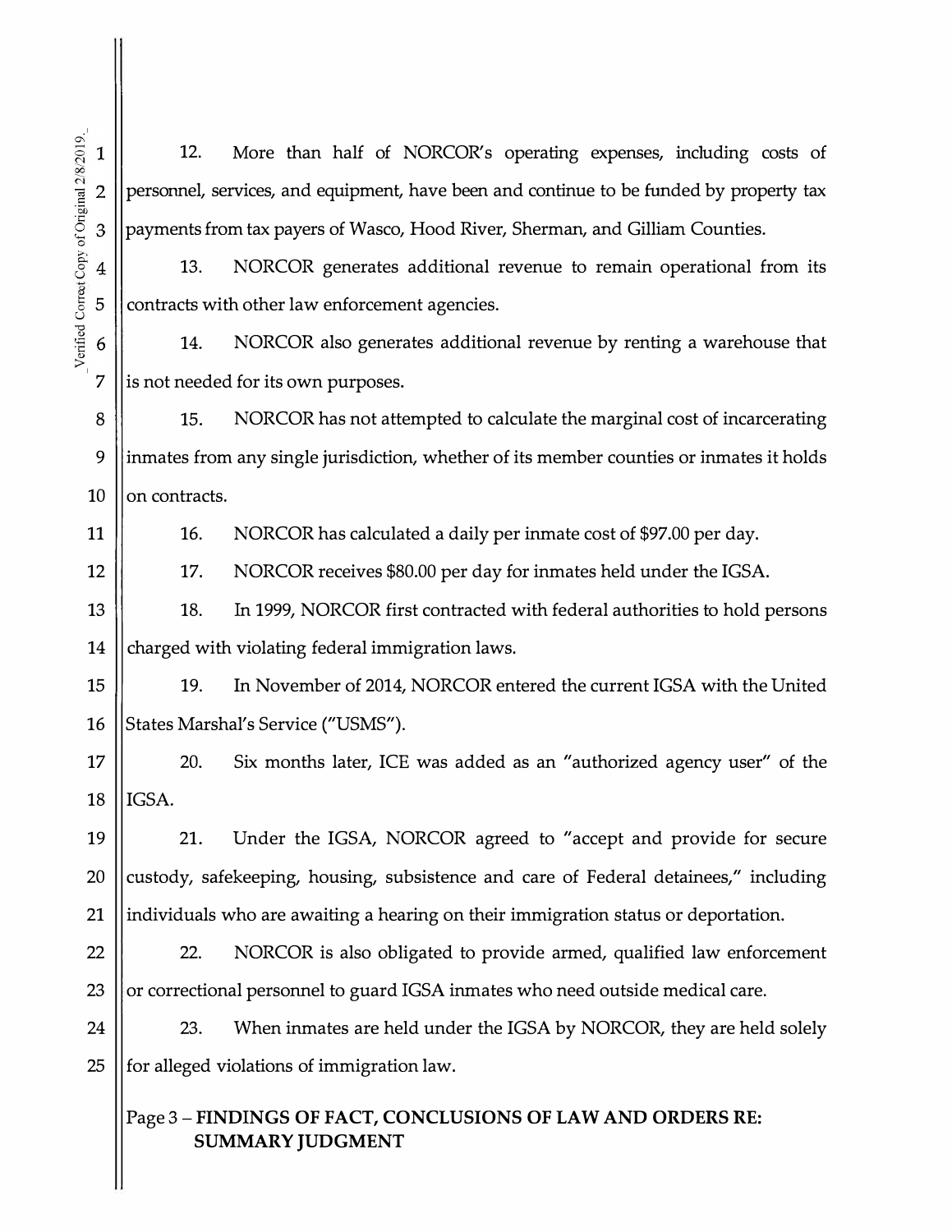24. The IGSA has no expiration date but can be terminated at any time following 30 days written notice from either party.

25. NORCOR uses the same facilities, equipment, and personnel for all inmates, including those held under the IGSA.

26. Those held under the IGSA are confined in the same cell blocks, eat the  $6 \parallel$  same food, have access to the same facilities, and are subject to the same procedures as 7 Istate and local inmates.

8 || 27. NORCOR's expenses are paid from NORCOR's general operating 9 laccount.

10 28. NORCOR does not maintain separate accounts or funds dedicated to pay 11 lincarceration of IGSA inmates.

12 || 29. In addition to the \$80.00 per day NORCOR receives per IGSA inmate, 13 NORCOR receives an hourly rate for guard services provided outside the jail facility.

14 || 30. NORCOR sends a monthly invoice to ICE for services rendered in the 15  $\parallel$  preceding month.

16 || 31. Payments from ICE are deposited into NORCOR's general operating 17 account where they are commingled with funds from other sources including taxes 18 || received from Wasco, Hood River, Sherman, and Gilliam Counties, and are used for 19 || general operating purposes.

20 || 32. NORCOR notifies ICE when it books a foreign-born person into custody 21  $\parallel$  on state or local charges.

 $22$   $\parallel$  33. NORCOR accomplishes this notice by emailing or faxing ICE the 23 || arrestee's name, date of birth, current charges and identified place of birth on a form 24 || provided by ICE.

25

## Page **4-FINDINGS OF FACT, CONCLUSIONS OF LAW AND ORDERS RE: SUMMARY JUDGMENT**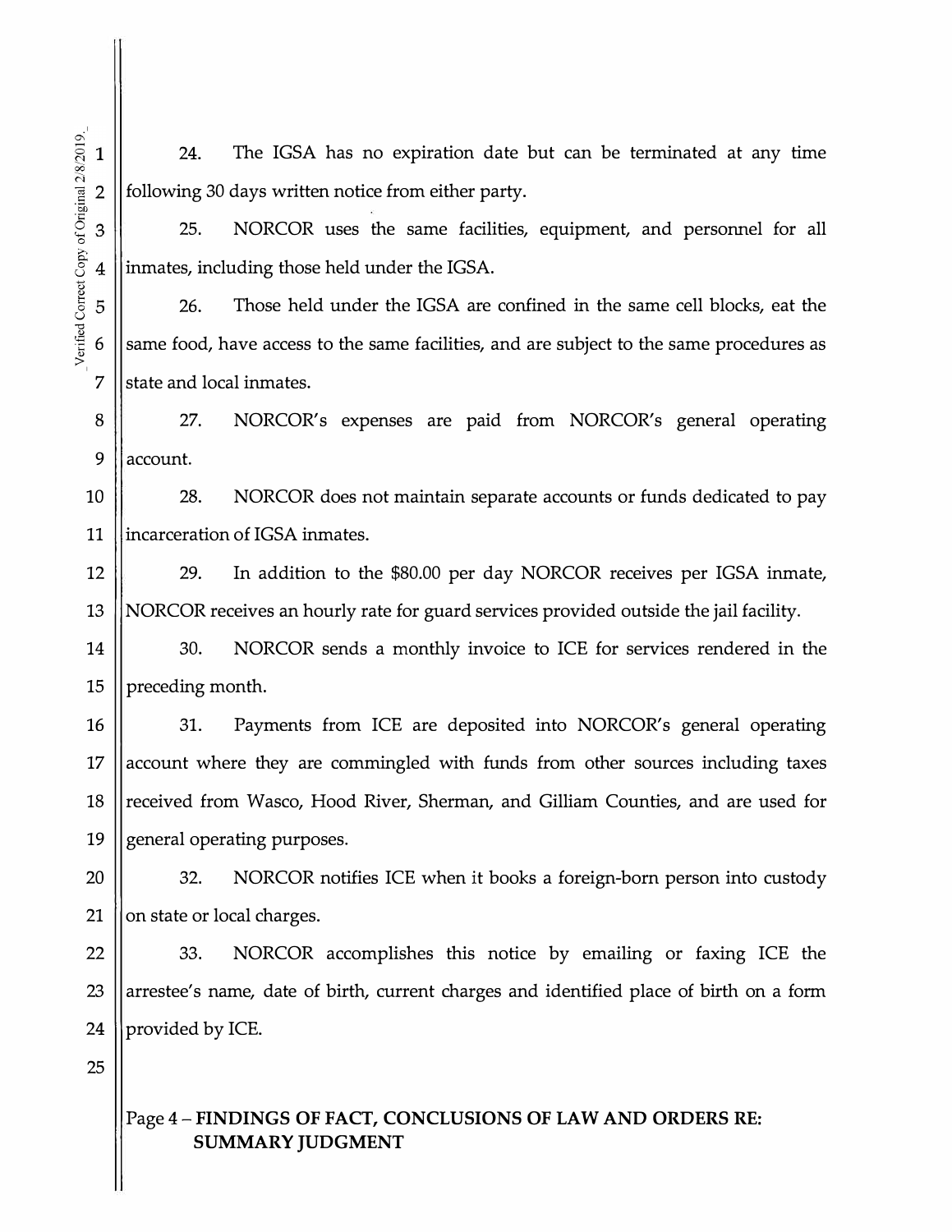34. NORCOR also provides notice of a foreign-born person's booking via NORCOR's use of the NCIC and LEDS systems. (Plaintiffs do not contend this notice violates ORS 181A.820.)

35. Before a policy change in April of 2018, NORCOR would notify ICE when a state or local inmate was scheduled to be released, whether the release was on recognizance, bail, the end of a sentence of incarceration, or other resolution of the inmate's state or local case.

8 36. In response to that notice, ICE would send a Form 1-203 Order to Detain to 9 NORCOR to indicate which state or local inmates ICE wanted to hold when the inmates 10  $\parallel$  state or local charges were resolved.

11 37. While the 1-203 is titled an Order to Detain, it is not an order and is not 12 signed by a judge or magistrate. The document is used for accounting and billing 13  $\parallel$  purposes.

14 | 38. Prior to April of 2018, NORCOR would via a "paper transfer of custody" 15  $\parallel$  convert a state or local inmate who was released on their state or local charges, for any 16 | reason, to an ISGA inmate at ICE's request if NORCOR had received an I-203 from ICE.

17 || 39. A "paper transfer" was a notation the inmate was now solely in ICE 18 custody and subject to the ISGA. A physical transfer of custody did not occur. 19 NORCOR was paid by ICE for housing the inmate once the "paper transfer" was  $20$  || completed.

21 || 40. After the policy change, ICE is now notified of the date of release of 22 ||inmates that have been sentenced and have a release date. If ICE agents are present at 23 ||NORCOR when the subject is released they may arrest the inmate in the lobby, 24  $\parallel$  otherwise the subject is free to go.

25

# Page 5- **FINDINGS OF FACT, CONCLUSIONS OF LAW AND ORDERS RE: SUMMARY JUDGMENT**

 $\mathbf{1}$ 

 $\overline{2}$ 

3

4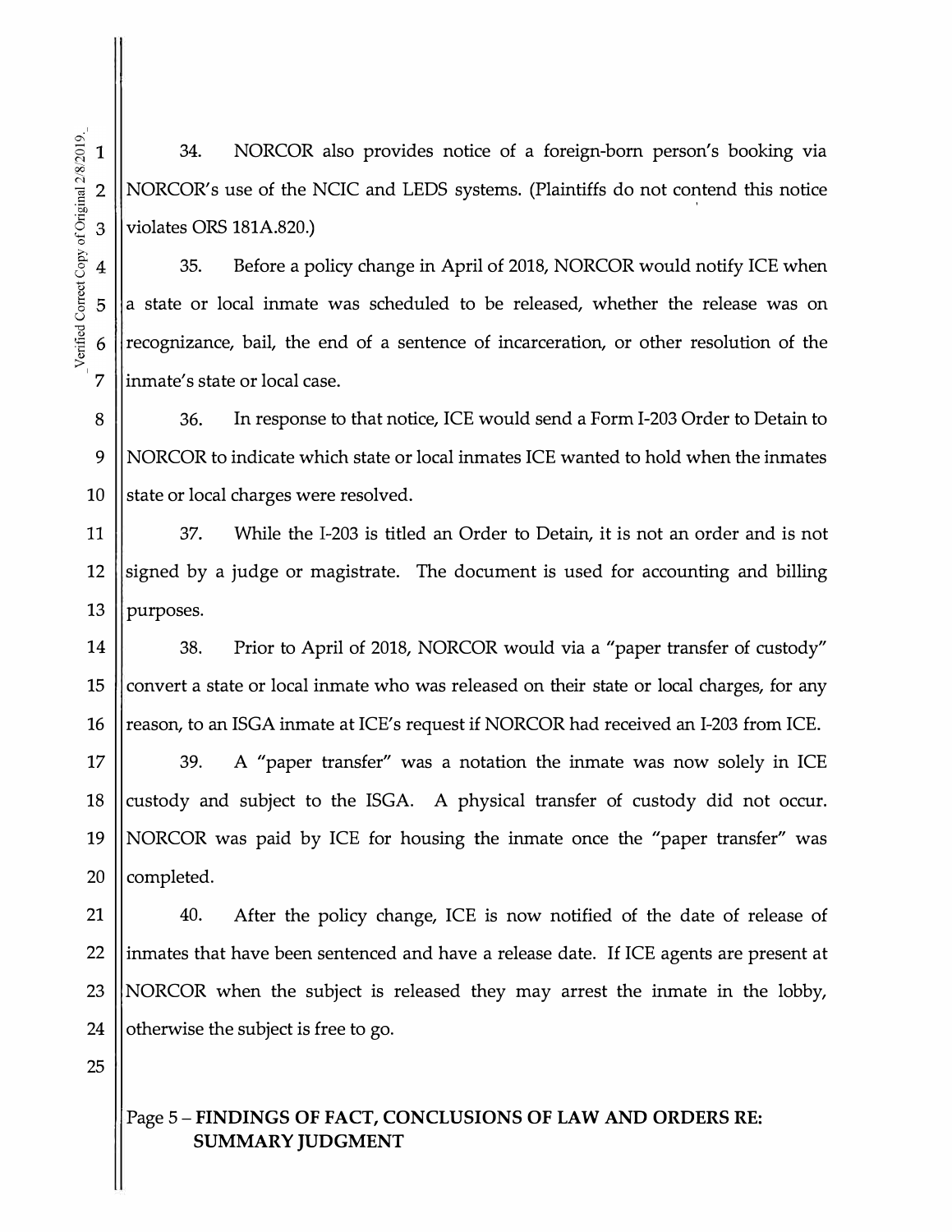41. An inmate arrested by ICE in the lobby may be turned back over to 2 | NORCOR to be held pursuant to the IGSA.

 $3 \parallel$  42. None of the notices are required by the IGSA and are not made for any state or local law enforcement purpose.

43. The policy change was made, not after a deliberative administrative process, but because NORCOR's former administrator Bryan Brandenburg "thought it was a good idea" and "seemed like the thing to do."

#### **LEGAL STANDARDS**

9 15 A motion for summary judgment shall be granted when there is no genuine issue of material fact and the moving party is entitled to judgment as a matter of law.**1** No genuine issue as to a material fact exists if, based on the record before the court viewed in a manner most favorable to the adverse party, no objectively reasonable juror could return a verdict for the adverse party on the matter that is the subject of the motion for summary judgment.**2** The adverse party has the burden of producing evidence on any issue raised in the motion as to which the adverse party would have the burden of 16 | persuasion at trial.<sup>3</sup>

17 The parties agree that to determine the legislature's intent regarding the statutes 18 ||involved herein the court must first look to the text and context of the statute, and then 19 consider any pertinent legislative history the parties may offer for what it is worth.**4** If 20  $\parallel$  the legislature's intent remains unclear after examining the text, context, and legislative 21 history, the court may resort to general maxims of statutory construction to aid in 22  $\parallel$  resolving the remaining uncertainty.<sup>5</sup>

23

 $24$   $||$ <sup>2</sup> *Id.* 

**<sup>1</sup>** 0RCP47C

**<sup>3</sup>***Id.* 

25 4 *State v. Gains,* 346 Or 160 (2009). **<sup>5</sup>***Id.* 

> Page 6 - FINDINGS OF FACT, CONCLUSIONS OF LAW AND ORDERS RE: SUMMARY JUDGMENT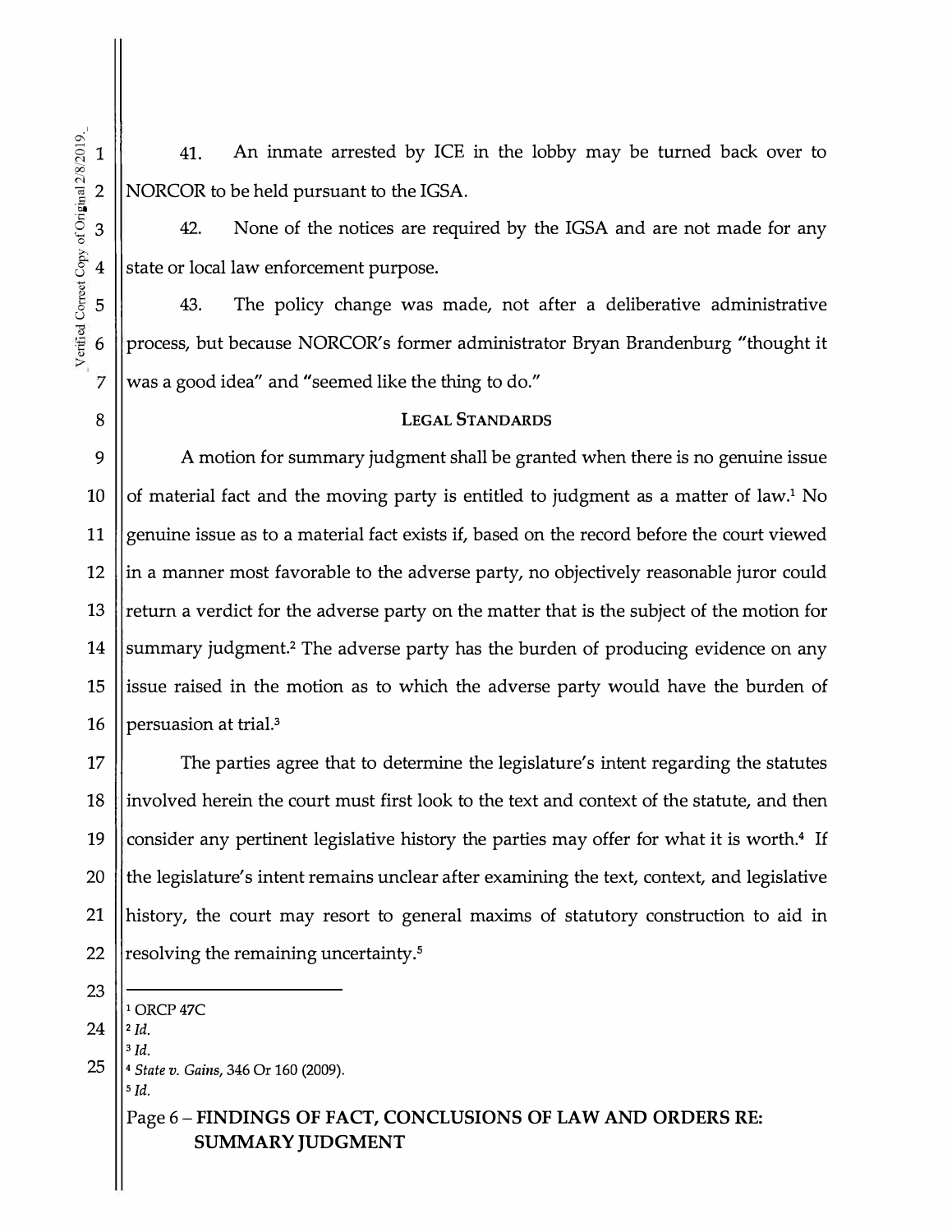#### **CONCLUSIONS OF LAW**

#### *1. Plaintiffs' Standing*

As an initial issue, Defendant maintains Plaintiffs lack standing to seek the declaratory and injunctive relief they have requested. Standing is a term of art that is used to describe when a party possesses a status or qualification necessary for the assertion, enforcement, or adjudication of legal rights or duties.<sup>6</sup> To say that a plaintiff has "no standing" is to say that the plaintiff has no right to have a tribunal decide a claim under the law defining the requested relief, regardless whether another plaintiff has any such right.<sup>7</sup>

9 13 When it is ruling on a standing issue, a court must focus on the wording of the particular statute at issue, because standing is not a matter of common law but is, instead, conferred by the legislature.8 In particular, it is important that courts not interpret the contours of standing in a particular case by looking at other statutes that confer standing in different circumstances.<sup>9</sup>

14 15 16 Plaintiffs are seeking relief under the Uniform Declaratory Judgment Acts and must meet the standing requirements under that act. ORS 28.020 governs standing under that act and reads as follows:

> "Any person interested under a deed, will, written contract or other writing constituting a contract, or whose rights, status or other legal relations are affected by a constitution, statute, municipal charter, ordinance, contract or franchise may have determined any question of construction or validity arising under any such instrument, constitution, statute, municipal charter, ordinance, contract or franchise and obtain a declaration of rights, status or other legal relations thereunder."

To assert a claim for declaratory or injunctive relief: (1) the plaintiffs must show

22 some injury or other impact upon a legally recognized interest beyond an abstract interest

23

17

18

19

20

<sup>24</sup> **6** *Morgan v. Sisters Sch. Dist* #6, 353 Or 189 (2013).

*<sup>7</sup>Eckles v. State of Oregon,* 306 Or 380 (1988).

<sup>25</sup> **8** *Local No.* 290, *Plumbers and Pipefitters v. Oregon Dept. of Environmental Quality,* 323 Or 559 (1996) **<sup>9</sup>***Id.,* citing *Benton County v. Friends of Benton County,* 294 Or. 79, 82, (1982)

Page 7 - FINDINGS OF FACT, CONCLUSIONS OF LAW AND ORDERS RE: SUMMARY JUDGMENT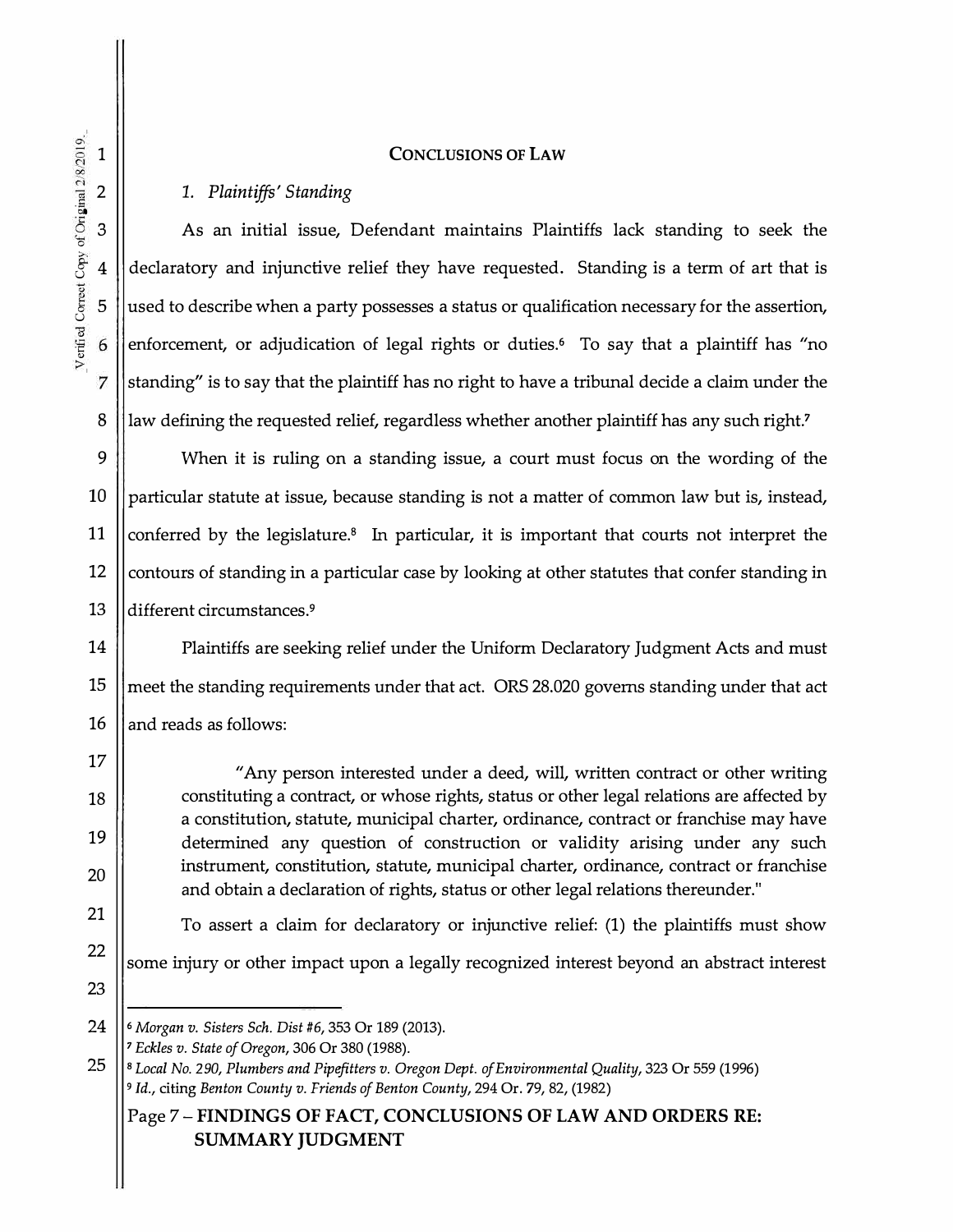in the correct application or the validity of a law; (2) the injury must be real or probable, not hypothetical or speculative; and (3) the court's decision must have a practical effect on the rights that the plaintiff is seeking to vindicate.<sup>10</sup>

Plaintiffs contend they have satisfied the first prong of the test by being tax payers and the alleged misuse of tax revenues for immigration enforcement purposes by NORCOR results in higher taxes. Additionally, Plaintiffs contend ORS 294.100 and the common law create a legally recognized interest in preventing the expenditure of public moneys in excess of amounts provided by law, or for any other or different purpose than provided by  $9$  llaw.

10  $\parallel$  A mere allegation of taxpayer status is insufficient for Plaintiffs to have standing.<sup>11</sup> 11 Plaintiffs must demonstrate they have suffered adverse tax consequences as a result of the 12 challenged governmental action.<sup>12</sup> In this matter Plaintiffs have presented sufficient 13 || evidence to establish a daily cost per inmate of \$97.00 and a reimbursement rate of only 14  $\parallel$  \$80.00 per inmate from ICE under the IGSA. Given the average daily number of ISGA 15  $\parallel$  inmates the difference is a sufficient adverse tax consequence to grant Plaintiffs standing to 16 challenge the ISGA and the other related immigration enforcement activities. Defendant  $17$  || has failed to present evidence to raise a genuine issue of material fact on this point.

18 | Plaintiffs reliance on ORS 294.100 and the common law is misplaced. ORS 294.100 19 Sexpressly makes it unlawful for any public official to expend any moneys in excess of the 20 || amounts provided by law, or for any other or different purpose than provided by law. 21 However, it only creates a right of action for a taxpayer when a public official misuses 22  $\parallel$  public funds constituting malfeasance in office or willful or wanton neglect of duty. None 23  $\parallel$  of those circumstances have been alleged and there is no evidence in the record to suggest

24

ē ·5o 2

 $\mathbf{1}$ 

3

4

5

6

7

8

 $\circ$  $\frac{3}{2}$ 

0 u ,., /eri

**<sup>10</sup>***Morgan v. Sisters Sch. Dist* #6, 353 Or at 195-197.

25 **<sup>11</sup>**MT & M Gaming, Inc. v. City of Portland, 360 Or 544, 564 (2016)

iz *Id.* 

Page 8 - **FINDINGS OF FACT, CONCLUSIONS OF LAW AND ORDERS RE: SUMMARY JUDGMENT**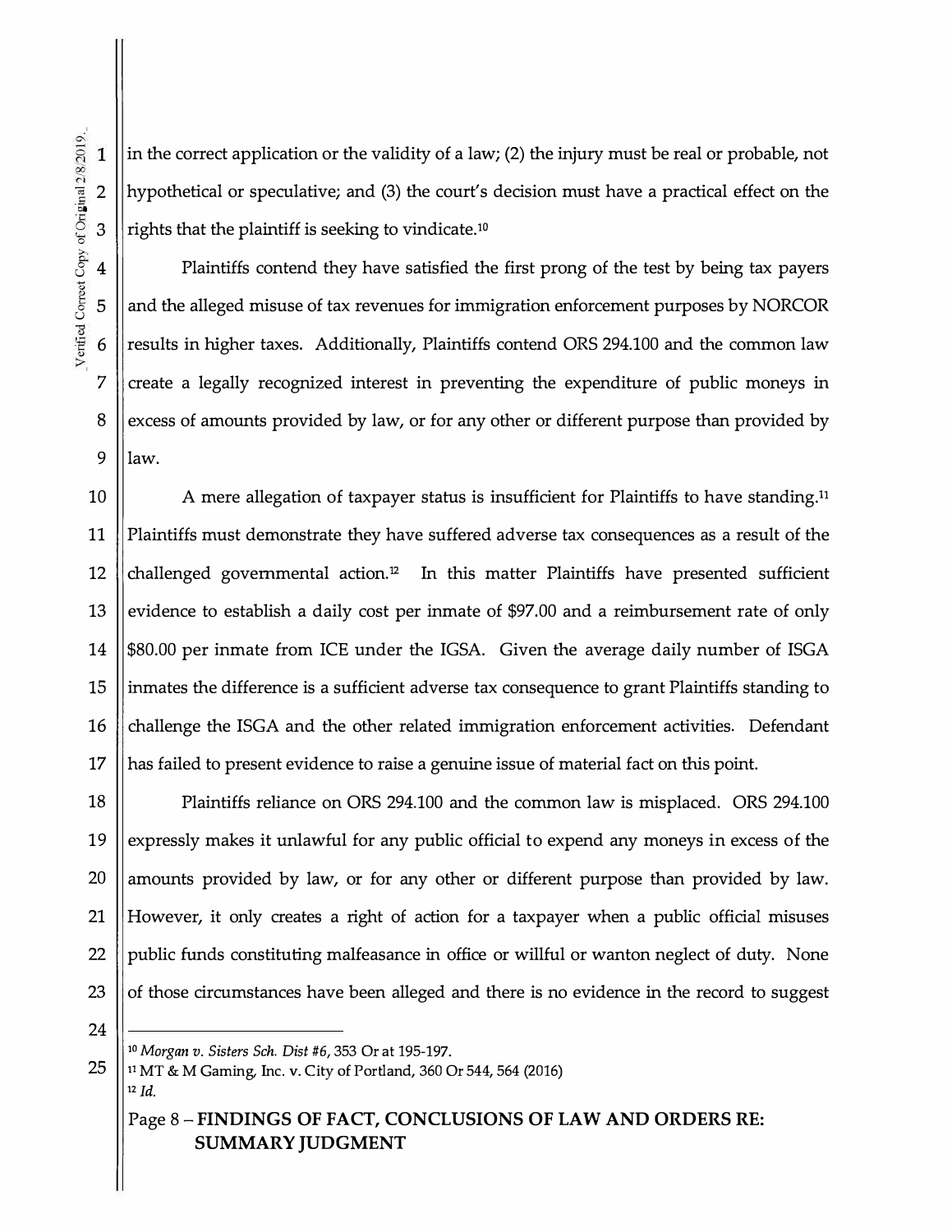·5o o<br>Q  $\mathbf{g}$ � <sup>I</sup>

§ 1 those circumstances exist. Lacking the circumstances required to bring a direct action, it is  $2 \parallel$  difficult to see how ORS 294.100 creates a legally recognized interest sufficient to grant  $3$  S standing under the Uniform Declaratory Judgments Act. It is also difficult to reconcile 8 4 Plaintiffs' position with the Supreme Court's frequent holding that a bare allegation of  $5$  ||taxpayer status without an allegation of having suffered an adverse tax consequence is  $6$  || insufficient to grant standing.

7 The cases cited by Plaintiffs to establish a common law or a settled doctrine legally 8 || recognized interest do not establish such an interest, without an adverse tax consequence. 9 The Court in *Burness v. Multnomah County13* does discuss standing based on taxpayer status 10  $\parallel$  but also clearly identifies government action plaintiff complained of as an injury to every **11** taxpayer, in other words, an adverse tax consequence. In *Burt v. Blumenauer14* and *Bahr v.* 12 *Marion County,<sup>1</sup>5* plaintiffs brought their cases under ORS 294.100 and did not seek a 13 ||declaratory judgment or injunction<sup>16</sup>, so standing as relevant here was not an issue. The 14 Court did not discuss taxpayer standing in *Glines v. Bain,17* as the case was between 15 directors of the school district and the district attorney. Finally, in *Tuttle v. Beem,* the Court 16 again does not discuss standing, but given plaintiffs therein sought an injunction to prevent 17  $\parallel$  the school board from issuing warrants, which would have likely resulted in an adverse tax 18 || impact on plaintiffs, the case does not stand for a separate legally recognized right.

19 In summary, Plaintiffs have standing to challenge the IGSA and the other related 20  $\parallel$  immigration enforcement activity based on the adverse tax impact established on this

- 21
- 22
- 23 **13** Burness v. Multnomah County, 37 Or 460 (1900) **<sup>14</sup>***Burt v. Blumenauer,* 299 Or 55 (1985)
- 24 **15** *Bahr v. Marion County,* 38 Or.App 597 (1979)

# Page **9-FINDINGS OF FACT, CONCLUSIONS OF LAW AND ORDERS RE: SUMMARY JUDGMENT**

**<sup>16</sup>**In *Bahr* plaintiff's original complaint did seek an injunction, but the second amended complaint 25 discussed in the opinion only sought relief under ORS 294.100. **<sup>17</sup>***Glines v. Bain,* 157 Or. 358 (1937)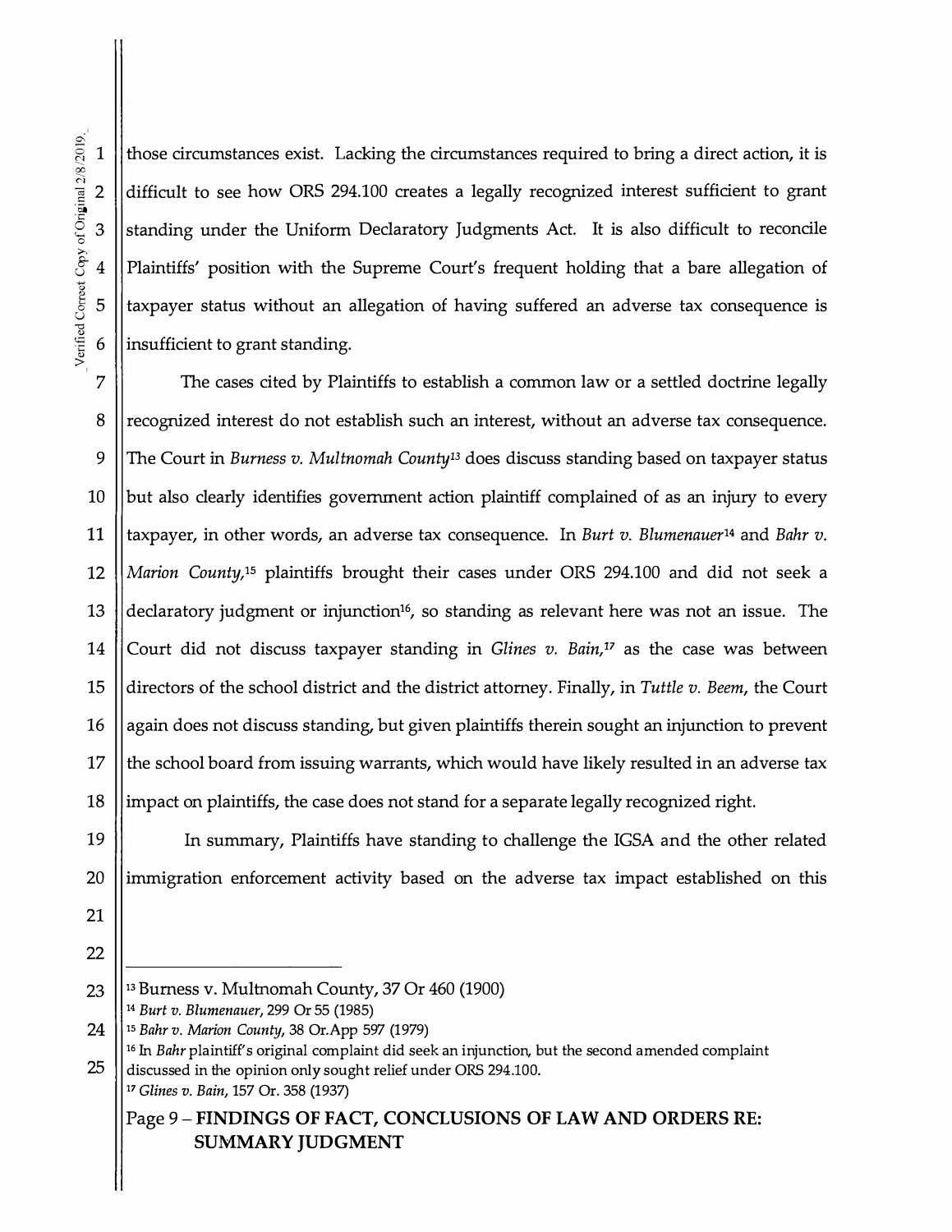record, but Plaintiffs do not have a separate legally recognized interest sufficient to otherwise establish standing.

3 2. *Is NORCOR a Law Enforcement Agency Subject to ORS 181A.820*

4 | Defendant maintains it is not a law enforcement agency under ORS 181A.820 and therefore the statutory prohibitions do not apply to NORCOR. Defendant argues NORCOR is not a law enforcement agency because it does not detect, apprehend and/or arrest individuals who violate the law and its corrections staff is not authorized to engage in those activities. Plaintiffs counter NORCOR is a law enforcement agency as the custodial part of 9  $\parallel$  the County sheriffs' offices.

10 ORS 181A.010(7)(a) defines a "law enforcement agency" to mean County sheriffs, 11 municipal police departments, police departments established by a university under ORS 12 352.121 or 353.125 and state police. NORCOR's corrections staff are sworn Wasco County 13 Sheriff's Corrections Deputies and NORCOR provides jail services for its four member 14 Counties. Additionally, NORCOR personnel consider the county sheriffs their bosses.

15 | The county sheriffs of the member counties have the responsibility for the custody 16 || and control of NORCOR's inmates. ORS 169.320 states if a county is located within an 17 intergovernmental corrections entity formed under ORS 190.265, the county sheriff of the 18 county in which the facility is located is responsible for the physical custody and control of 19 || all persons legally committed to or confined in the facility unless a sheriff oversight 20  $\parallel$  committee has been formed. If such a committee has been formed, then the committee has 21 all the duties and liabilities regarding the management of the facility and the physical 22  $\parallel$  custody and control of all persons legally committed to or confined in the facility.

23 Several statutes make it clear that NORCOR as a regional correctional facility is 24 considered a county local correctional facility for its member counties. ORS 169.640 (1) 25 States, "for purposes of sentencing and custody of a misdemeanant, a regional correctional

#### Page **10-FINDINGS OF FACT, CONCLUSIONS OF LAW AND ORDERS RE: SUMMARY JUDGMENT**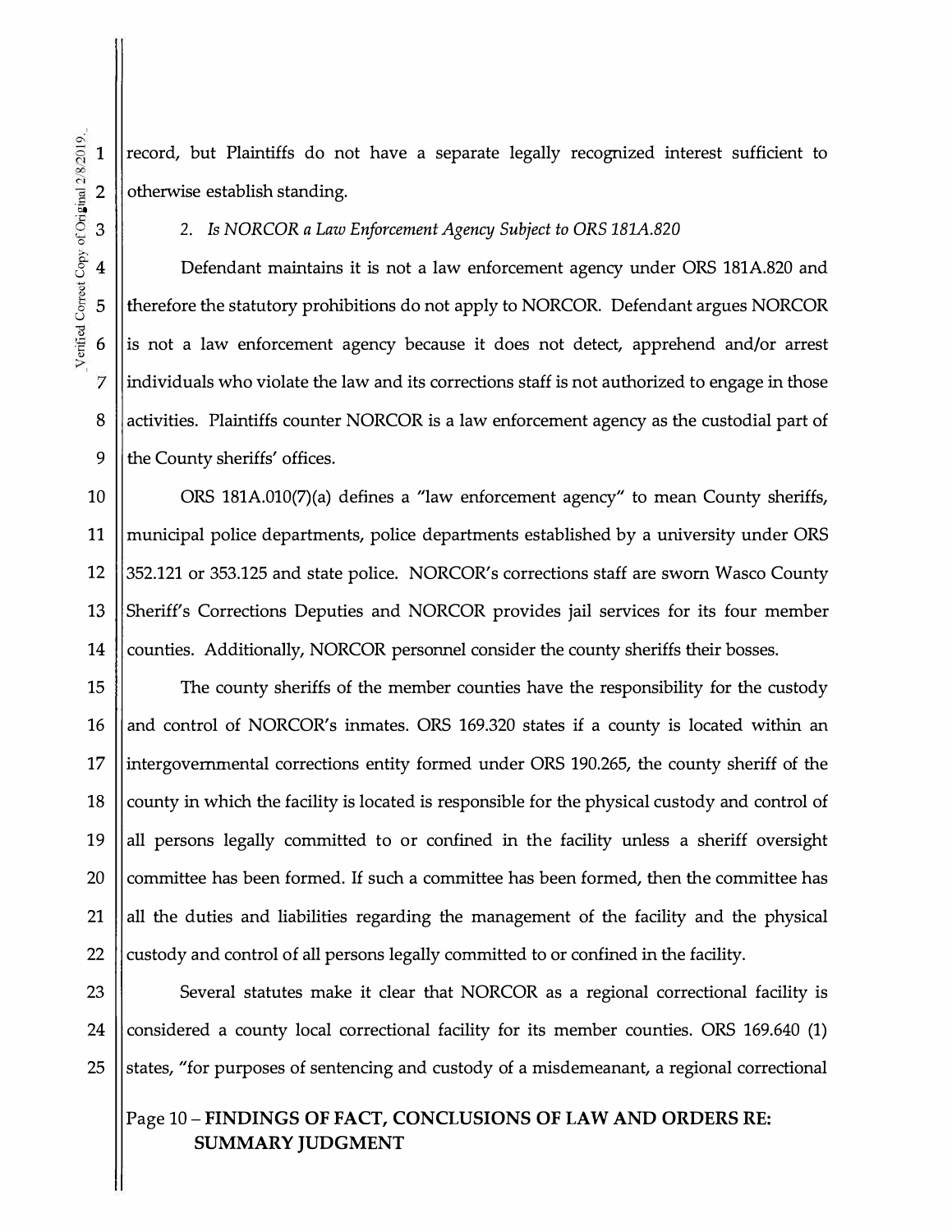1 ||facility shall be considered a county local correctional facility." ORS 190.265(6), under 2 Which NORCOR was formed, states, "local correctional facilities provided by or furnished  $3$  ||to a county under this section shall be considered to be jail accommodations of the county >-. 8 4 for purposes of ORS 135.215, 137.167 and 137.330."

5 Given NORCOR's custodial employees are deputies of the Wasco County Sheriff, 6 the employees consider the sheriffs their bosses, NORCOR is by statute the local  $7$  correctional facility, for most purposes, of each of the member counties, and the Wasco 8 County Sheriff or a committee of all four sheriffs is responsible for the physical custody and 9 Control of the inmates, it is clear NORCOR is a law enforcement agency subject to ORS 10 181A.820. There is no genuine issue of material fact regarding whether NORCOR is a law 11 | enforcement agency subject to ORS 181A.820.

#### 12 3. *Do NORCOR's activities under the IGSA violate ORS lBlA.820*

13 The primary dispute on this issue is whether NORCOR's activities under the IGSA 14 are for the purpose of apprehending persons whose only violation of law is that they are 15 || person of foreign citizenship present in the United States in violation of federal 16 ||immigrations laws. In order to determine what the legislature intended by the phrase "for 17 the purpose of apprehending," the court must start with an examination of the statutory 18 text and context.<sup>18</sup> When a word is not statutorily defined, it is assumed the legislature 19 intended for the word to have it ordinary meaning.1**<sup>9</sup>**Webster's Third New International 20 || Dictionary is a primary source for Oregon courts to identify the plain, natural, and ordinary 21 meaning of statutory terms. That infamous tome defines apprehend as "to take (a person) 22  $\parallel$  in legal process: ARREST, SEIZE.<sup>20"</sup> When consulting a definition, it is important to keep in

23

**24 18** *State v. Gains,* 346 Or 160 (2009)

Page **11-FINDINGS OF FACT, CONCLUSIONS OF LAW AND ORDERS RE: SUMMARY JUDGMENT** 

� <sup>I</sup>

**<sup>19</sup>***Kinzua Resources, LLC v. Oregon Department of Environmental Quality,* 295 Or App 395, 403 (2018) *(citing*  **25** *State v. Cox,* 291 Or App 319,322 (2008)).

**<sup>20</sup>**Webster's Third New International Dictionary at 106 (unabr. ed. 2002).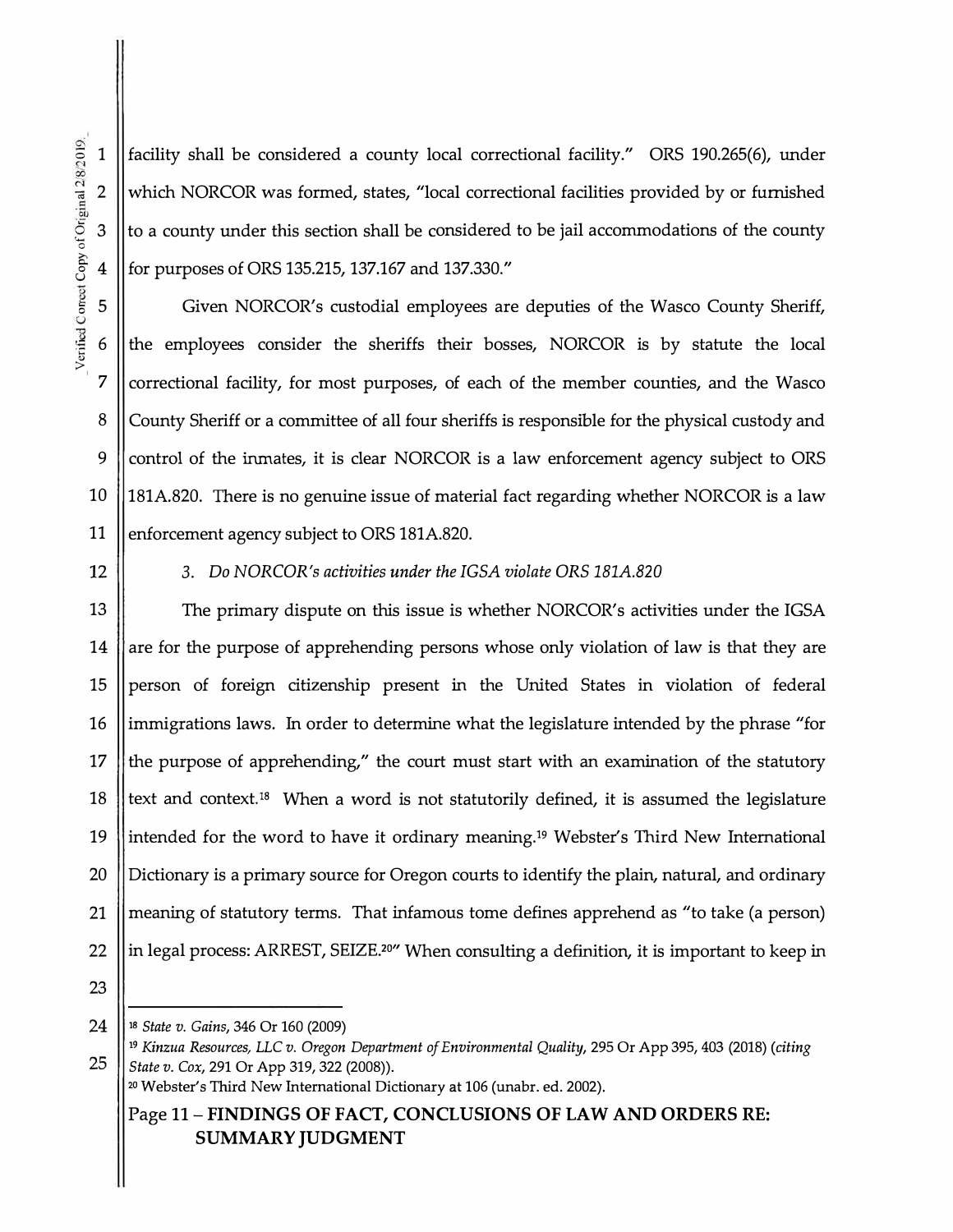mind the part of speech that the legislature used.**21** Based on those principles the ordinary meaning of apprehending is taking a person in legal process, arresting, or seizing. The action of "apprehending" is not commonly understood to mean holding someone in jail or prison.

Both parties cite portions of the legislative history which they feel support the conclusion they believe the court should reach. Plaintiffs did highlight some portions, which reference jail overcrowding, but it is clear the IGSA or similar arrangement was not the situation contemplated at that time. In any event, the legislative history is not particularly persuasive on this issue.

10 14 15 16 Under the IGSA, NORCOR agreed to and does accept and provide for secure custody, safekeeping, housing, subsistence and care of Federal detainees, including those held solely for alleged violations of immigration law. NORCOR is not apprehending, arresting, or seizing Federal detainees or inmate as those terms are commonly used or within their ordinary meaning nor are NORCOR's actions for the purpose of apprehending. The IGSA inmates have been apprehended, arrested, or seized by ICE prior to arriving at NORCOR. Therefore, there is no genuine issue of material fact on this issue and NORCOR  $17$  || is entitled to summary judgment on this issue.

# 18 *4. Do NORCOR's notifications to ICE violate ORS 181A.820*

19 *a. Booking Notifications*

20 || As outlined in the findings of facts above, NORCOR notifies ICE when a foreign-21 born person is booked into its facility on state or local charges. It provides this notice two 22  $\parallel$  different ways. First, ICE is notified in some fashion through NORCOR's use of the Law 23 Enforcement Data System and the National Crime Information Center system. Second,

<sup>25</sup> **21** *Kinzua Resources, LLC v. Oregon Department of Environmental Quality,* 295 Or App 395, 403 (2018) *(citing State v. Cox, 291 Or App 319, 322 (2008)).* 

Page 12 - **FINDINGS OF FACT, CONCLUSIONS OF LAW AND ORDERS RE: SUMMARY JUDGMENT**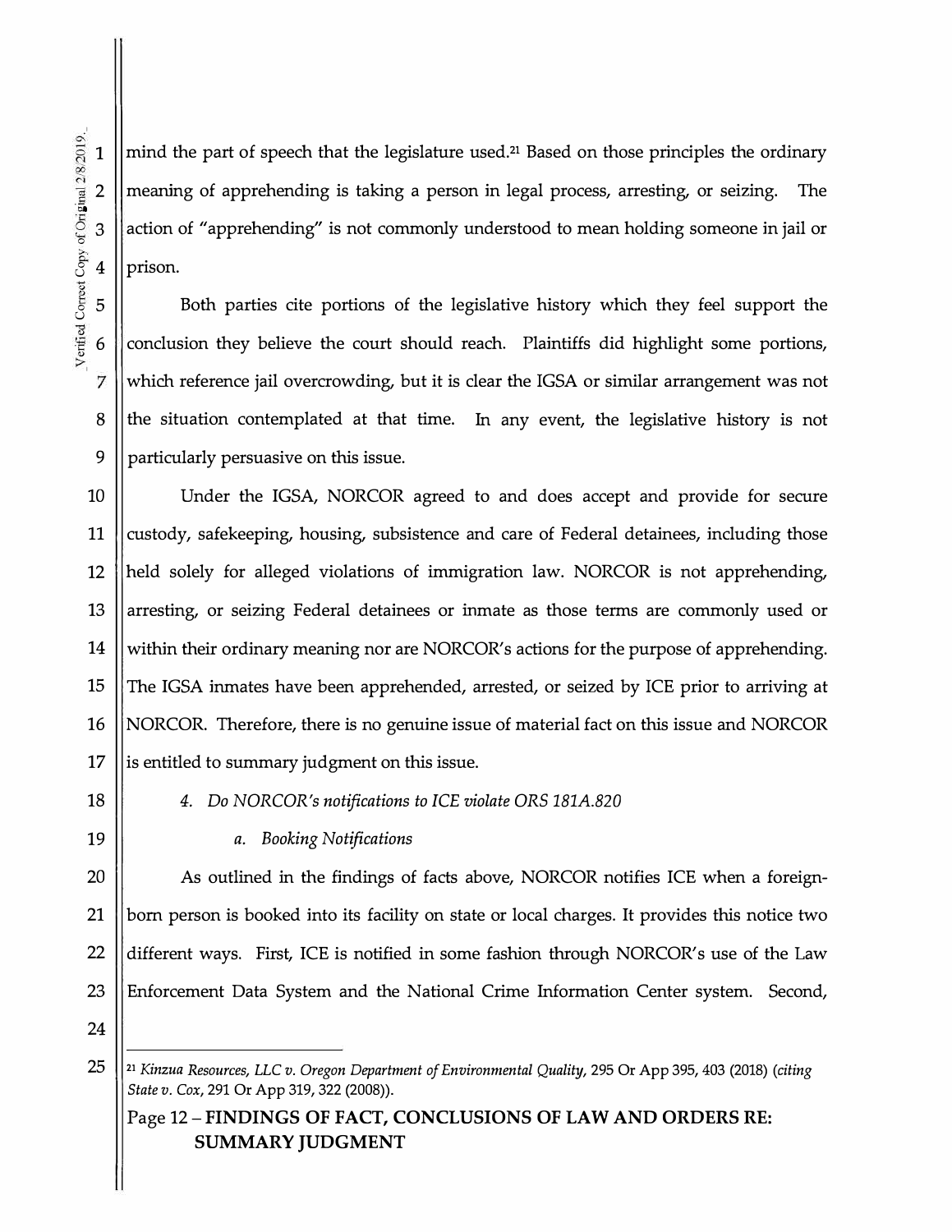1

2 ·5o

 $\circ$ 

NORCOR completes a form provided by ICE and faxes or emails the completed form to ICE. Plaintiffs do not contend the first method violates ORS 181A.820 but contend the  $3$  second does violate the statute.

4 The prohibition of ORS 181A.820 only applies to "persons whose only violation of law is that they are persons of foreign citizenship present in the United States in violation of federal immigration laws." Since any person being booked by NORCOR has violations of law in addition to any violation of federal immigration laws, the prohibition does not  $8$  ||apply.

 $9 \parallel$  Additionally, the statute permits a law enforcement agency to exchange information 10 With ICE to verify the immigration status of a person if the person is arrested for any 11 Criminal offense. The legislative history makes it clear the legislature intended to permit 12 law enforcement to notify ICE when a person is arrested to permit ICE to take follow up 13 || actions if ICE deems necessary. If the prohibition applies to booking notifications, the 14 notifications fall within the exception of ORS 181A.820 (2)(a).

#### 15 *b. Release Notifications*

16 Historically, NORCOR notified ICE when state or local prisoners were scheduled to 17 || be released, either on bail or because their state law cases have been resolved. After a 18 policy change in April of 2018, NORCOR now notifies ICE of the date of release of inmates 19  $\parallel$  that have been sentenced and have a release date. If ICE agents are present at NORCOR 20  $\parallel$  when the subject is released, they can arrest the inmate in the lobby, otherwise the person 21 can leave. As the inmate is being released, their only remaining violation of law is of 22  $\parallel$  federal immigration laws, making the release notifications distinguishable from the booking 23 || notifications.

24 | NORCOR argues it does not investigate whether persons booked into its facility are  $25$  ||in the United States legally, so it does not detect persons in violation of federal immigration

# Page 13 - **FINDINGS OF FACT, CONCLUSIONS OF LAW AND ORDERS RE: SUMMARY JUDGMENT**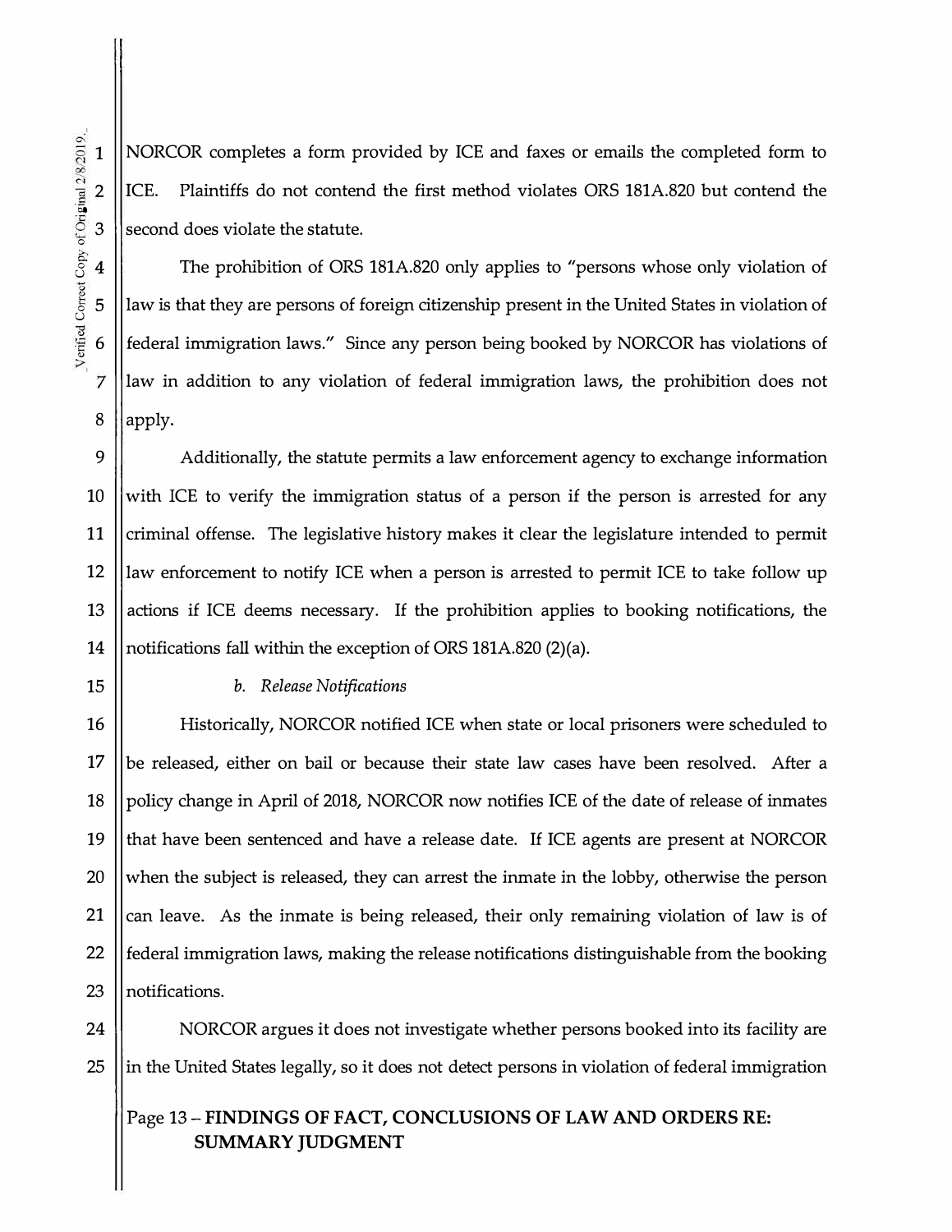laws. NORCOR then asserts because it does not detect such persons its practice of notifying ICE does not qualify as detecting under ORS lSlA.820(1). That logic is circular and ignores the plain language of the statue, which prohibits use of agency resources *for the purpose* of detecting or apprehending persons in the United States in violation of federal immigration laws. The record in this case establishes no purpose for the release notifications except for the purpose of detecting and apprehending persons in the United States in violation of federal immigration laws. Prior to the policy change, state or local inmates were "paper transferred" to IGSA status upon receipt of an 1-203 from ICE and after the policy change ICE has the opportunity to and does physically arrest people in response to the release 10 || notices.

11 The release notifications also do not fall within the prohibition's exceptions 12 contained in ORS 181A.820(2). The first exception permits NORCOR to verify the 13 immigration status of a person if the person is arrested for any criminal offense. The release 14 notification is not to verify the person's immigration status, as that was done at booking. 15  $\parallel$  Additionally, the person is not arrested or being arrested, in fact the opposite; they are 16 | being released. The second exception permits NORCOR to request criminal investigation  $17$  ||information. The release notifications make no such request and no such information is 18 || provided.

19 There is no genuine issue of material fact regarding NORCOR's notification  $20$  || practices. NORCOR is entitled to summary judgment as to its booking notifications. 21 Plaintiffs are entitled to summary judgrnent and a declaration NORCOR's release 22 || notifications do violate ORS 181A. 820.

23 24

25

## Page 14-**FINDINGS OF FACT, CONCLUSIONS OF LAW AND ORDERS RE: SUMMARY JUDGMENT**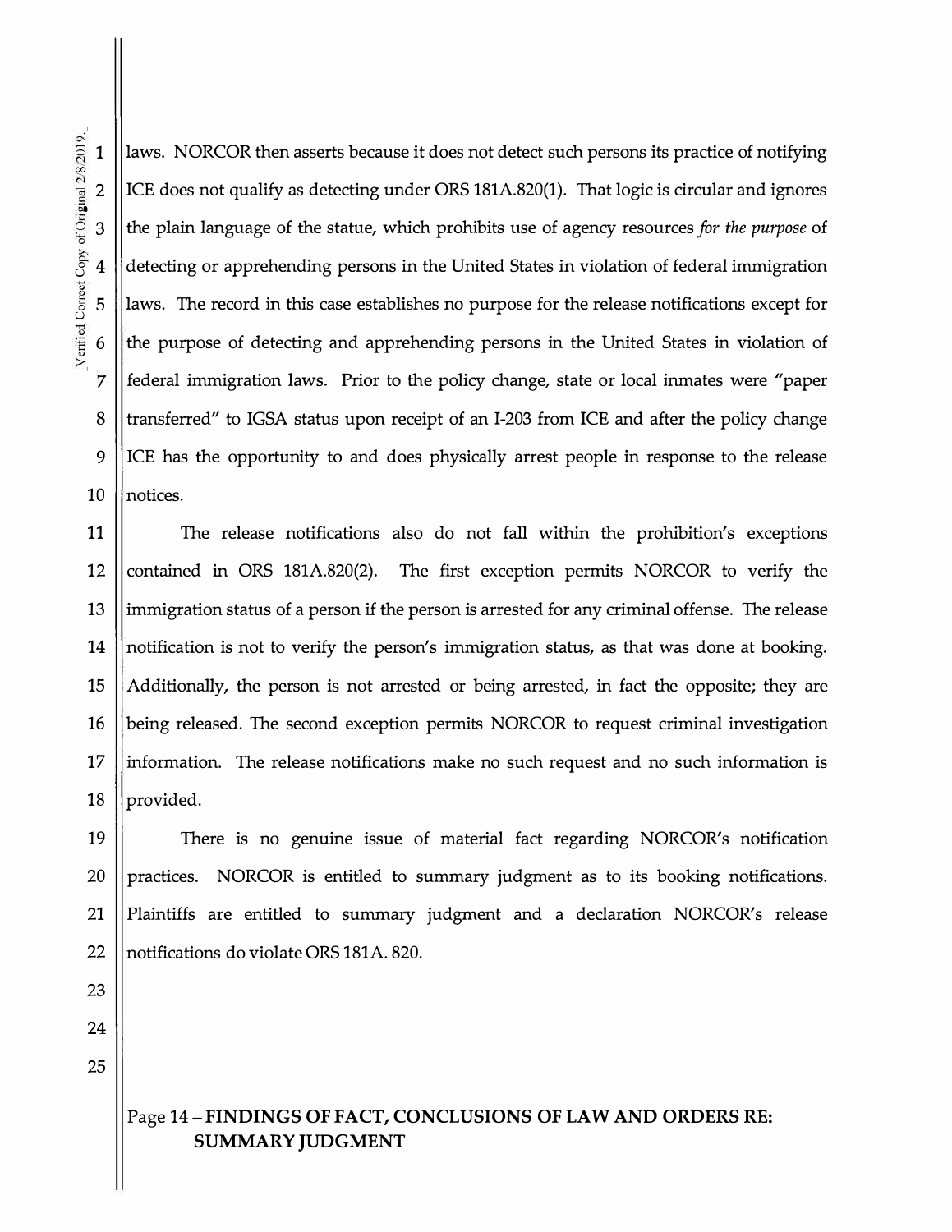7

8

9

10

11

*5. Does NORCOR's Former "Paper Transfers" Violate ORS 181A.820.*

*a. Is Plaintiffs' Challenge to the Paper Transfers Practice Moot?*

NORCOR maintains Plaintiffs' challenge to the "paper transfers" is moot following the policy change in April of 2018. However, voluntary cessation of a practice that is challenged in an action for declaratory and injunctive relief does not, in itself, render an action moot.<sup>22</sup> NORCOR discontinued "paper transfers" after this litigation had been pending for several months because in the words of former Administrator Brandenburg, "it was the thing to do" and he was free to "dictate policy." NORCOR has provided no indication it would not reinstate the policy or under what circumstances it would do so. Plaintiffs have also established at least one inmate was held via a "paper transfer" after April of 2018. NORCOR's ability to reinstate the policy on a whim or to impose it on a case by case basis prevents Plaintiffs' challenge from being moot.

13

12

*b. Do "Paper Transfers" Violate ORS 181A.820?*

14 15 16 17 Prior to the April 2018 change in policy, if NORCOR had received an I-203 from ICE regarding an inmate, NORCOR would continue to hold the inmate when they were otherwise free to go on their state or local charges. Once the inmate was free on the state or local charges, NORCOR would note the inmate was an ICE prisoner and start charging ICE 18  $\parallel$  for each day of continued detention. ICE agents were not required to and did not 19 || physically place the inmate in custody. Other than the paper change in status, there was no 20  $\parallel$  change in how the inmate was treated or housed.

21 | NORCOR maintains the I-203 is an effective assertion of custody over an inmate by 22 | ICE and it is thus authorized to maintain custody of the inmate under the IGSA. NORCOR 23 attempts to distinguish its position from that of Clackamas County in *Miranda-Olivares v.* 

<sup>25</sup> 22 *Tanner v. Oregon Health Sciences University,* 157 Or App 502 (1998); *Safeway, Inc. v. Oregon Public Employees Union,* 152 Or. App 349 (1998).

Page 15- **FINDINGS OF FACT, CONCLUSIONS OF LAW AND ORDERS RE: SUMMARY JUDGMENT**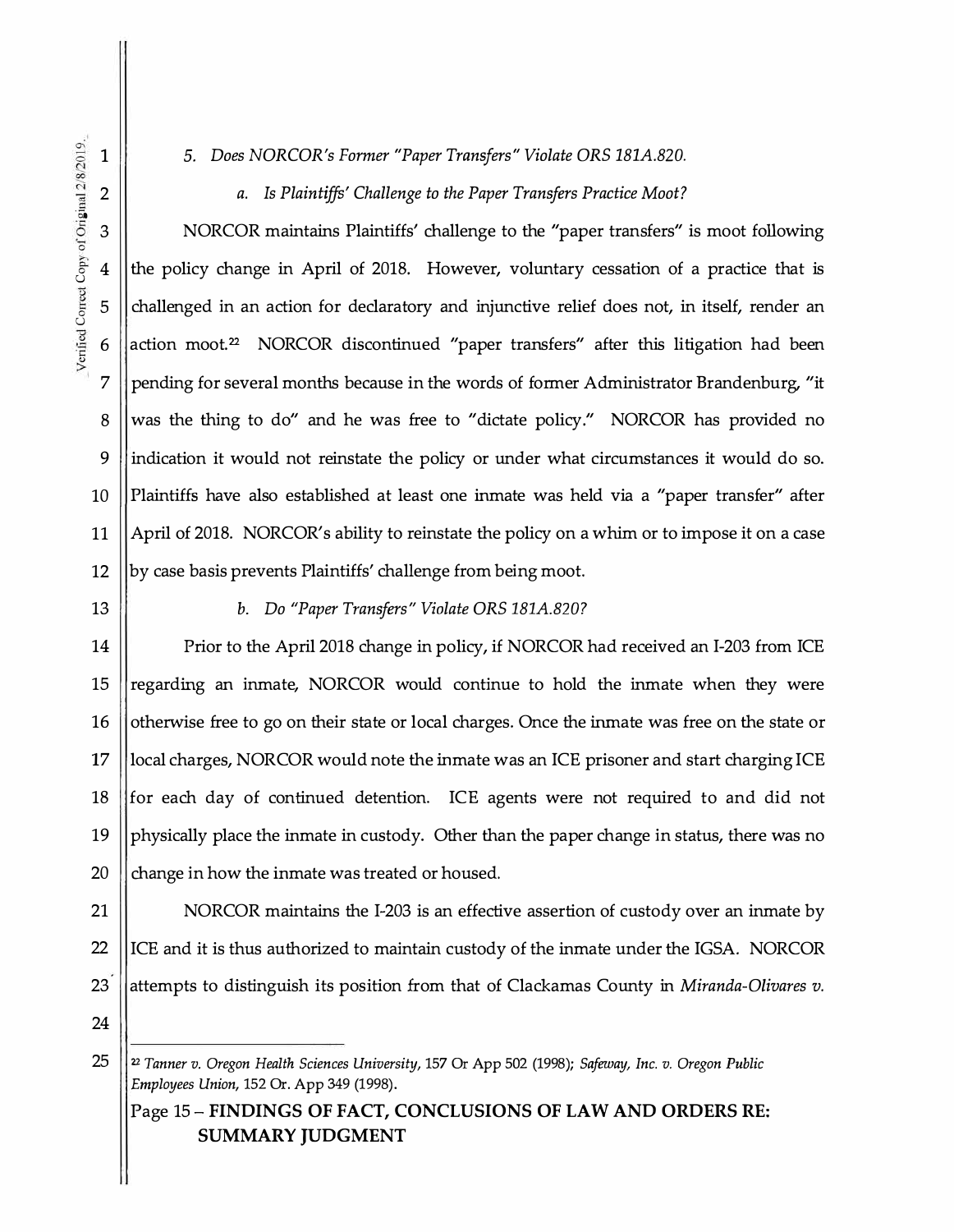1

2

4

3

5

6

7

8

9

*Clackamas County23* based on the IGSA and the I-203, rather than a Form I-247 at issue in *Miranda-Olivares.* However, like the I-247 in *Miranda-Olivares,* an I-203 is merely a request, expressly stating, "please detain ... the following." The I-203 does not constitute an arrest warrant, it does not establish probable cause, and is not signed by a judge or magistrate. The evidentiary record indicates the I-203 is just an accounting document. Defendants did not provide any evidence or legal authority to demonstrate the I-203 has any more authority than the I-247 at issue in *Miranda-Olivares.* **An** I-203 does not authorize NORCOR to maintain custody of a state or local inmate who is released on those state or local charges. **An** I-203 does not authorize or mandate continued custody.

10 11 12 13 14 15 16 17 18 A re-seizure or subsequent seizure occurs when an inmate remains in jail after the original basis for incarceration ceases to exist.**24** When a state or local inmate is no longer subject to custody on those charges, NORCOR does not have authority to maintain custody and must release the inmate. By maintaining custody via a "paper transfer" NORCOR is engaging in a subsequent seizure of the inmate for the purpose of apprehending a person whose only violation of law is that they are a person of foreign citizenship present in the United States in violation of federal immigration laws and that violates ORS 181A.820. Plaintiffs are entitled to summary judgment and a declaration that NORCOR's former practice of maintaining custody for ICE via the so-called "paper transfers" violates ORS **19** 181A.820.

#### 20 **ORDERS**

#### 21 **NOW, THEREFORE, IT IS HEREBY ORDERED** that

22 | 1. Plaintiffs' and Defendant's motions for summary judgment are granted and 23 denied as outline above; and

Page 16 - **FINDINGS OF FACT, CONCLUSIONS OF LAW AND ORDERS RE: SUMMARY JUDGMENT** 

24 25 **<sup>2</sup>**

**<sup>3</sup>**2014 WL 1414305 (D Or Apr 11, 2014). <sup>24</sup>*Pierce v. Multnomah County,* 76 F3d 10320 (9th Cir. 1996).